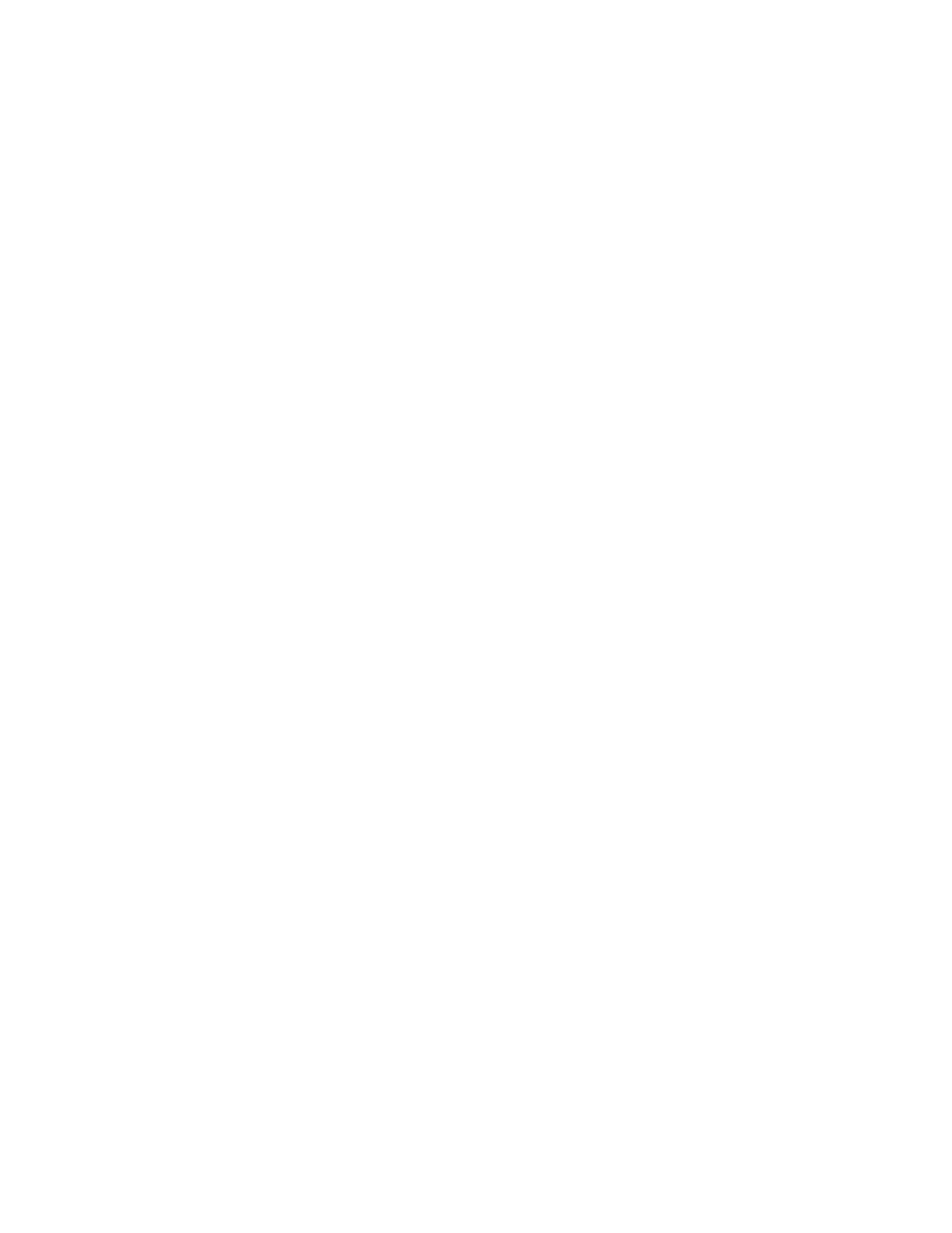average class size, average number of days per school year, and average number of class hours per school day. We assumed that length of school day and length of school year are less flexible than average class size, and examined only the effect on class size of introducing CA!. The other two variables could, however, be introduced into the analysis in a straightforward way.

Let the "instructional" cost per year for a class be the cost of its teacher's salary pius the cost of whatever CAl the class receives. Let S be the class size before CAI is introduced,  $T$  be the teacher's annual salary, and C be the cost per student per year of CAT, including all costs previously indicated in Table IV-3. We wish to compute A, the number of additional students in the class that are required to finance the CA!. With no CAI, the annual instructional cost for the class is  $T<sub>i</sub>$  with CAI, the cost is  $T + C(S + A)$ . We require that the per student cost with CAI be no greater than the cost without it, that is

$$
\frac{T}{S} = \frac{T + C(S + A)}{S + A}
$$

Solving this equation for A we obtain

$$
A = CS^2/T - CS)
$$

The partial derivatives of  $A$  with respect to  $T$ ,  $C$ , and  $S$  are also of interest, and those are given below

$$
\frac{\partial A}{\partial C} = TS^2/(T - CS)^2
$$

$$
\frac{\partial A}{\partial S} = CS(2T - CS)/(T - CS)^2
$$

and

$$
\frac{\partial A}{\partial T} = -CS^2/(T - CS)^2
$$

Table IV-4 below shows A,  $\partial A/\partial S$ ,  $\partial A/\partial C$ , and  $\partial A/\partial T$  for  $C = $50$ (urban) and \$75 (rural) under the assumptions that  $T = $11,000$  and  $S = 26$ .

A number of interesting points emerge from the table. First, even if  $C = $75$ , the student-to-teacher ratio only goes from 26 to 31.6 in order to provide CA!. II' the Coleman Report is correct in concluding that student performance is insensitive to student-to-teacher ratio, this would seem to be an attractive reallocation to the extent that it can be made politically feasible.<sup>4</sup> Second, from the values for  $\partial A/\partial C$  we see that a \$10 increase in C would require about a  $.8$  increase in A if C is \$75. Third, from the value of  $\partial A/\partial S$  we see that an increase of 1 in S causes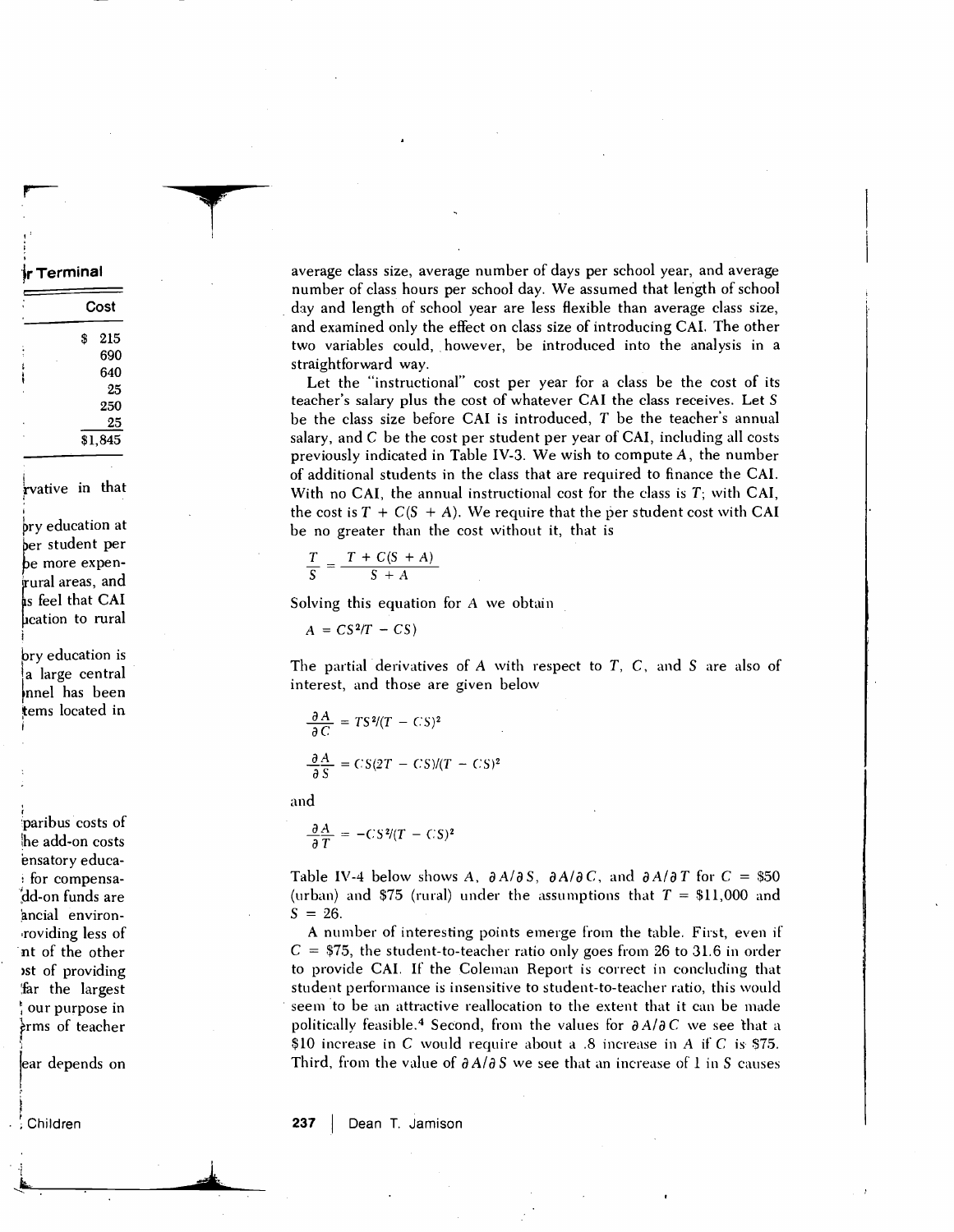| Variable                | <b>Expression</b> <sup>a</sup> | Cost of CAI per<br>Student per Year |           |
|-------------------------|--------------------------------|-------------------------------------|-----------|
|                         |                                | \$50                                | \$75      |
| A                       | $CS^2/(T - CS)$                | 3.5                                 | 5.6       |
| $\partial A/\partial C$ | $TS^{2}/(T - CS)^{2}$          | .079                                | .091      |
| $\partial A/\partial S$ | $CS(2T - CS)/(T - CS)^2$       | .286                                | .477      |
| $\partial A/\partial T$ | $-CS^2/(T - CS)^2$             | $-.00036$                           | $-.00062$ |

#### TABLE IV-4 Increment in Class Size Required to Finance CAl

<sup>a</sup>S is initial class size and it is assumed to be 26; T is annual teacher salary and it is assumed to be \$11,000; C is cost per student per year of CA!, and A is the increment in class size required to finance CAI if there are to be no increases in per student annual costs.

an increase of .286 in A if  $C = $50$  but an increase of .477 if  $C = $75$ . Finally, the last row in the table shows that a \$1,000 annual increase in teacher salary would decrease A by about .36 if C is \$50; it decreases A by almost twice that amount if C is \$75. In general, the partial derivatives in the table seem quite sensitive to C.

We conclude this section by observing that the cost of CAl seems to have decreased sufficiently to make CAl quite attractive compared to alternative compensatory techniques with roughly similar performance. This holds whether one considers CAI as an add-on cost or as a substitute for teacher time.

## NOTES

- 1. Sen (1972) criticized the restrictiveness of the additive functional form that Atkinson assumed for determining  $W$ . Sen provided a definition of inequality similar to Atkinson's based on a more general functional form. However, the practical usability of the additive form remains a strong argument in its favor.
- 2. Ball and Jamison (1973) presented updated and more detailed cost estimates for all aspects of a CAl system designed to serve rural populations; their cost estimates differ only a little from the more preliminary ones used here.
- 3. A further, and very important, advantage of using satellites is that it eliminates the necessity of working with poorly equipped. rural telephone services. IMSSS has experienced many delays and unexpected costs as a result of working with such services in Kentucky and elsewhere.
- 4. Jamison, Suppes, and WelLs (1974) reviewed additional evidence that indicates student performance to be insensitive to the student-to-teacher ratio; their review summarized the literature on the effectiveness of various educational technologies as well as various forms of conventional instruction.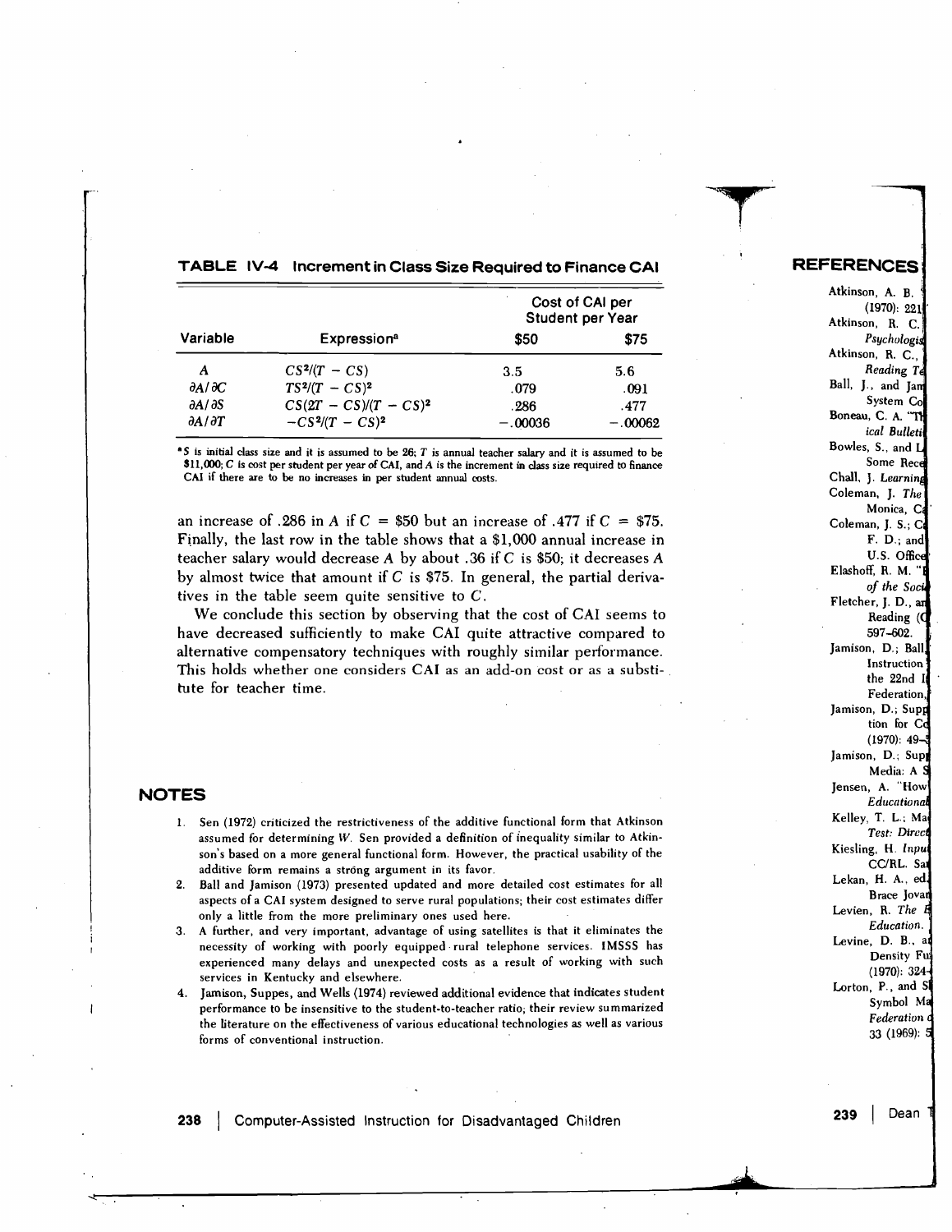#### REFERENCES

it decreases A

Atkinson, A. B. 'On the Measurement of Inequality." Journal of Economic Theory 2 (1970): 221—224.

- Atkinson, R. C. "Computerized Instruction and the Learning Process." American Psychologist 23 (1968): 225—239.
- Atkinson, R. C., and Fletcher, J. D. "Teaching Children to Read with a Computer." Reading Teacher 25 (1972): 319—327.

Ball, J,, and Jamison, D. "Computer-Assisted Instruction for Dispersed Populations: System Cost Models." Instructional Science 1 (1973): 469—501.

Boneau, C. A. "The Effects of Violations of Assumptions Underlying the t-Test." Psychological Bulletin 57 (1960): 49—64.

Bowles, S., and Levin, H. "The Determinants of Scholastic Achievement: An Appraisal of Some Recent Evidence." Journal of Human Resources 3 (1968): 3-24.

Chall, J. Learning to Read: The Great Debate. New York; McGraw-Hill, 1967.

- Coleman, J. The Evaluation of Equality of Educational Opportunity. P-3911. Santa Monica, Calif.: Rand Corporation, 1968.
- Coleman, J. S.; Campbell, E. Q.; Hobson, C. J.; McPartland, J.; Mood, A. M.; \Veinfeld, F. D.; and York, R. L. Equality of Educational Opportunity. Washington, D.C.: U.S. Office of Education, 1966.
- Elashoff, R. M. "Effects of Errors in Statistical Assumptions." International Encyclopedia of the Social Sciences. New York; Macmillan, 1968, Vol. 5, pp. 132—142.
- Fletcher, J. D., and Atkinson, R. C. "An Evaluation of the Stanford CAl Program in Initial Reading (Grades K through 3)." Journal of Educational Psychology 63 (1972); 597—602.
- Jamison, D.; Ball, J.; and Potter, J, "Communication Economics of Computer-Assisted Instruction for Rural Areas: Satellite vs. Commercial Phone Systems." Presented at the 22nd International Astronautical Congress of the International Astronautical Federation, Brussels, September, 1971.
- Jamison, D.; Suppes, P.; and Butler, C. "Estimated Costs of Computer-Assisted Instruction for Compensatory Education in Urban Areas." Educational Technology 10 (1970): 49—57.
- Jamison, D.; Suppes, P.; and Wells, S. "The Effectiveness of Alternative Instructional Media: A Survey." Review of Educational Research 44 (1974): 1-67.

Jensen, A. "How Much Can We Boost I.Q. and Scholastic Achievement?" Harvard Educational Review 39 (1969):1—123.

Kelley, T. L.; Madden, R.; Gardner, E. G.; and Rudman, H. C. Stanford Achievement Test: Directions for Administering. New York: Harcourt Brace Jovanovich, 1964.

- Kiesling, H. Input and Output in California Compensatory Education Projects. R-781-CC/RL. Santa Monica, Calif.: Rand Corporation, 1971.
- Lekan, H. A., ad. Index to Computer-Assisted Instruction. 3rd ed. New York: Harcourt Brace Jovanovich, 1971.

Levien, R. The Emerging Technology: Instructional Uses of the Computer in Higher Education. New York: McGraw-Hill, 1972.

- Levine, D. B., and Singer, N. M. "The Mathematical Relation between the Income Density Function and the Measurement of Income Inequality." Econometrica 38 (1970); 324—330.
- Lorton, P., and Slimick, J. "Computer-Based Instruction in Computer Programming—a Symbol Manipulation—List Processing Approach." Proceedings of the American Federation of Information Processing Societies 1969 Fall Joint Computer Conference 33 (1969): 535—543.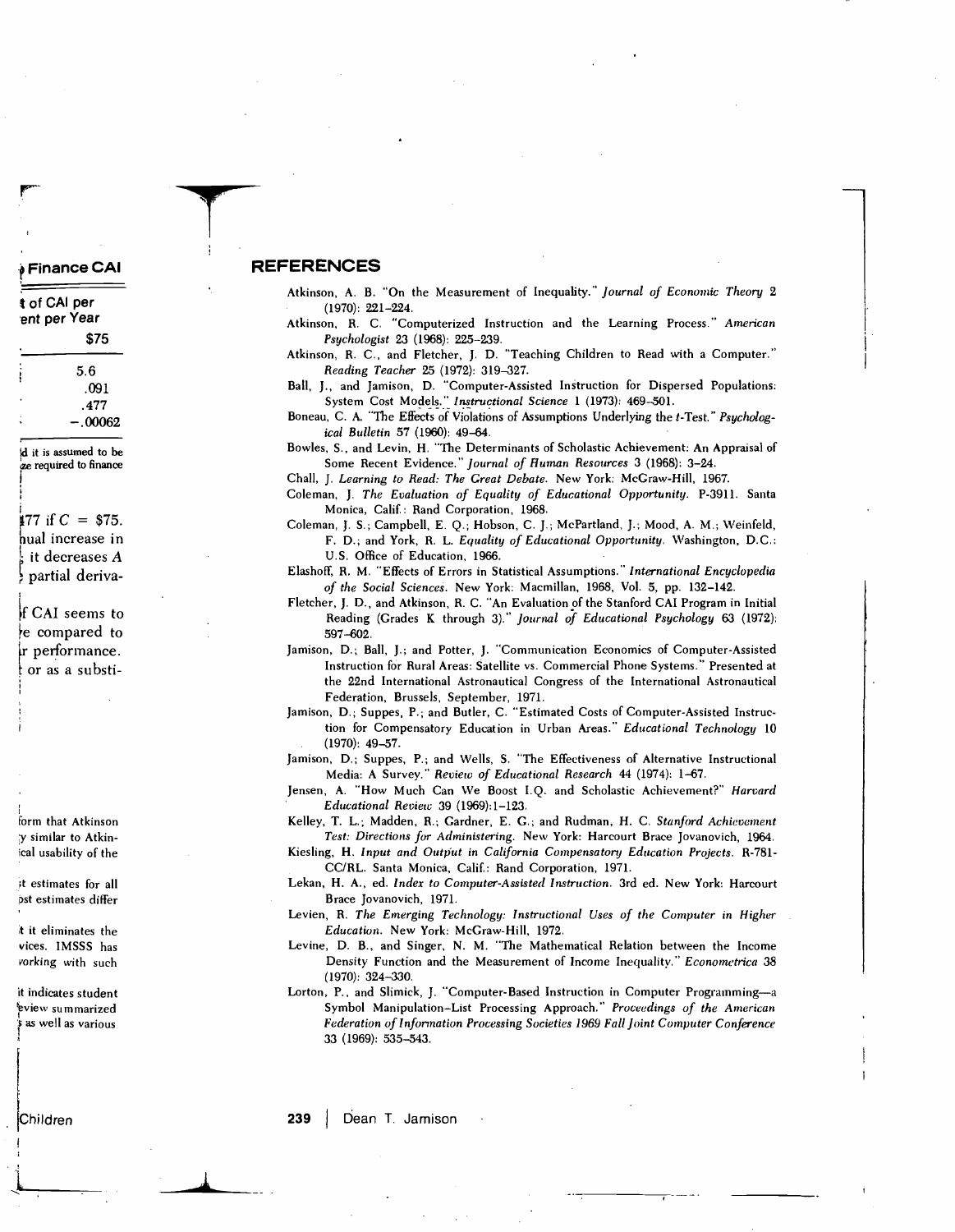Michelson, S. "The Data: Equal Protection and School Resources." Inequality in Education 2 (1970): 4—16,

-. "The Political Economy of Public School Inequalities." In M. Carnov, ed., The Political Economy of Education: New Approaches to Old Problems, forthcoming.

Mood, A., ed. Do teachers make a difference? Washington, D.C.: GPO, 1970.

Newbery, D. "A Theorem on the Measurement of Inequality." Journal of Economic Theory 2 (1970): 264—266.

Pfanzagl, J. "A General Theory of Measurement-Applications to Utility." Naval Research Logistics Quarterly 6 (1959): 283—294. Reprinted in R. Luce, R. Bush, and E. Galanter, eds., Readings in Mathematical Psychology, Vol. II. New York: John. Wiley, 1965.

Piccariello, H. "Evaluation of Title I." Unpublished paper, 1969.

Sen, A. "On Economic Inequality." The Radcliffe Lectures at Warwick University, draft, 1972.

Stifle, J. The PLATO IV Architecture. Technical Report No. X-20, May, 1972. University of Illinois-Urbana, Computer-Based Education Research Laboratory.

Suppes, P., and Morningstar, M. "Computer-Assisted Instruction." Science 166 (1969): 343—350.

• "Technological Innovations: Computer-Assisted Instruction and Compensatory Education." In F. Korten, S. Cook, and J. Lacey, eds., Psychology and the Problem of Society. Washington, D.C.: American Psychological Association, 1970.

- Suppes, P.; Jerman, M.; and Brian, D. Computer-Assisted instruction: The 1965—66 Stanford Arithmetic Program. New York: Academic Press, 1968.
- Wells, S.; Whelchel, B.; and Jamison, D. "The Impact of Varying Levels of Computer-Assisted Instruction on the Academic Performance of Disadvantaged Students." Technical Report, Stanford University, Institute for Mathematical Studies in the Social Sciences, 1973.
- Zinn, K. L. An Evaluative Review of Uses of Computers in Instruction. Final Report, U.S.O.E. Contract No.: OEC-5-9-32-509-0032, December, 1970, University of Michigan, Center for Research on Learning and Teaching.

# 5 COMMENTS

# Allen C. Kelley

Duke University

For more than a decade Patrick Suppes and his associates at Stanford have been pioneering the application of computer technology to elementary and high school education, Their imaginative and ambitious projects have included basic research in learning theory, the formulation and evaluation of programmed-instruction techniques, and the development of computer and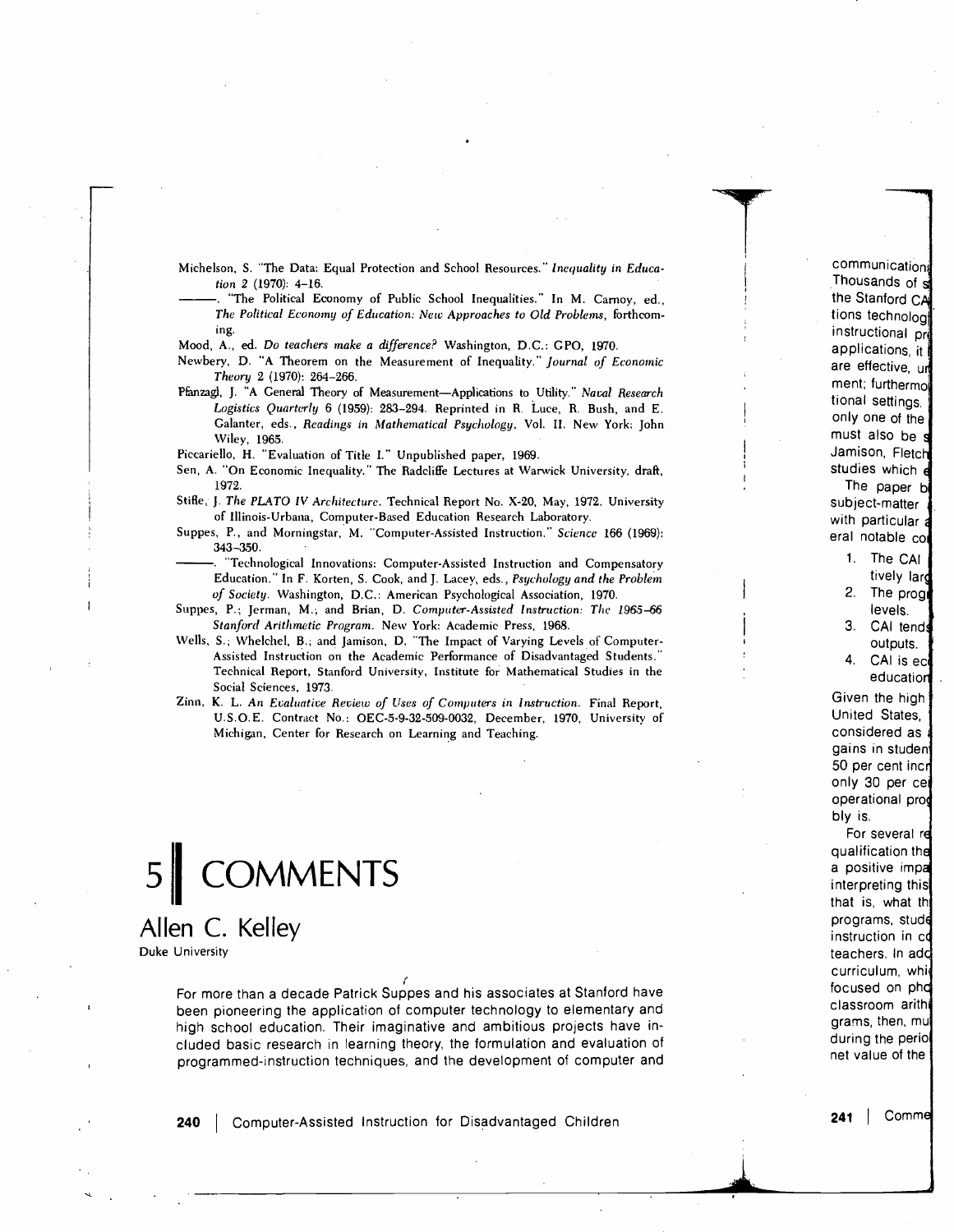communications systems for disseminating programmed materials. Thousands of students across the United States have been 'plugged into" the Stanford CAl facility; moreover, recent advances in satellite communications technology have greatly expanded the geographic dispersion of their instructional programs. Based on the extensive data resulting from these applications, it has been demonstrated that CAl and programmed instruction are effective, under selected circumstances, in increasing student achievement; furthermore, CAl is technologically feasible in a wide range of educational settings. However, resources are scarce. Technological teasibility is only one of the conditions necessary for the utilization of CAl; this technique must also be shown to be economically efficient. The present paper by Jamison, Fletcher, Suppes, and Atkinson represents one of several recent studies which examines the economic viability of CAl.

The paper before us presents a benefit-cost analysis of CAl in three subject-matter areas—arithmetic, reading, and computer programming with particular attention to the role of CAl in compensatory education. Several notable conclusions are reached:

- 1. The CAl programs have both a statistically significant and quantitatively large impact on increases in student achievement.
- 2. The program's benefits appear greatest at relatively low achievement levels.
- 3. CAl tends to narrow the inequality in the distribution of educational outputs.
- 4. CAl is economically efficient in selected settings, e.g., compensatory education in rural schools.

Given the high failure rate of the compensatory-education programs in the United States, the CAl system reported in the present paper might be considered as a striking success story. Not only are extremely impressive gains in student achievement shown to result from the CAl format—about a 50 per cent increase in output, but these impressive benefits are obtained at only 30 per cent of the cost of even the most successful of the currently operational programs. It sounds too good to be true; unfortunately, it proba- - bly is.

For several reasons, we must be somewhat cautious in accepting without qualification the conclusions of this study. Consider first the results showing a positive impact of CAl on student achievement. The critical question in interpreting this result relates to identifying what the experiment measures; that is, what the control group represents. In the arithmetic and reading programs, students in the control and experimental groups obtained basic instruction in concepts, application, and drill from their regular classroom teachers. In addition, those in the experimental group participated in a CAl curriculum, which, in arithmetic, emphasized drill; and which, in reading, focused on phonics. The CAl curricula were a supplement to the regular classroom arithmetic and reading programs. The impact of the CAl programs, then, must be considered relative to the activities of the control group during the period when the experimental students were engaged in CAl. The net value of the output of CAl is thus the difference between the value of the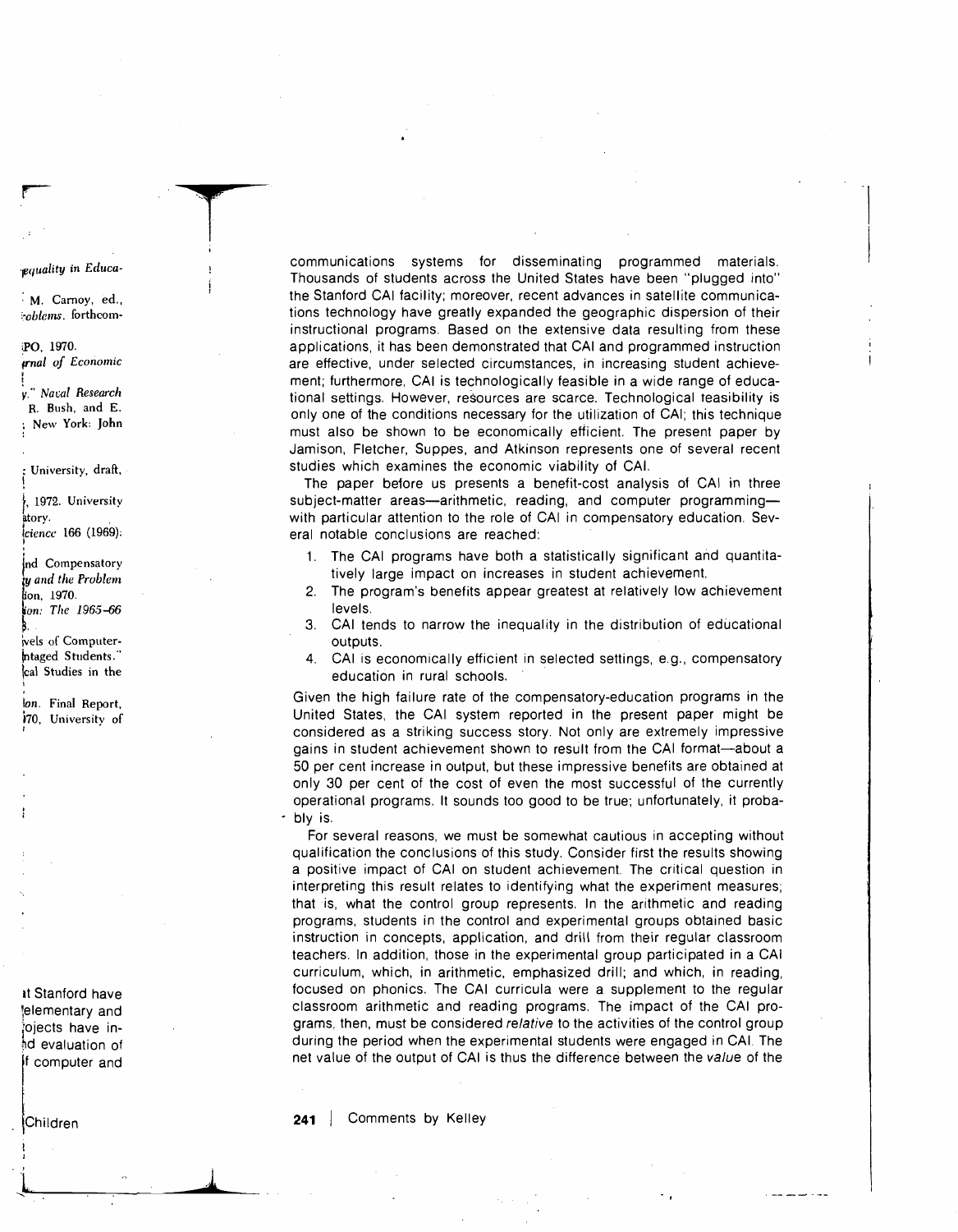CAI output and the output obtained by students in the control group when the experiment was taking place. To the extent that the value of the control group's time was positive, then the statistical results are an overstatement of the impact of CAI on the economic value of the student's total instruction. Indeed, it is possible that if the quantity or price of the forgone output was high enough, the statistically significant positive CAI impact could be translated into a decrease in the economic value of educational output. I realize that designing and implementing an experiment which takes into account the opportunity cost of the experimental group's time is difficult. On the other hand, the benefits of this modification in experimental design could be great. For example, if an experiment were implemented where matched pairs of students were assigned to similar activities at similar times—one with CAI mathematics drill, another with nondirected mathematics drill from, say, a programmed text—we would then be in a position to interpret the economic, as distinct from only the statistical, significance of the results.

Another qualification to the results relates to the assignment of control and experimental groups. The authors report neither the assignment procedures nor do they report a test of the homogeneity of student attributes. While a random selection of control and experimental groups is not necessary, knowledge of the assignment procedures is required to interpret the results. Similarly, since their evaluation procedures do not generally take into account the impact of CAI for various types of students, it would be appropriate to examine in detail the composition of the classes involved.

From an economics point of view, the most interesting aspect of this paper relates to the distribution of the benefits of CAI. Clearly, an assessment of the economic efficiency of any public good must examine not only the output level but also its distribution. This is because the value of output will typically vary according to who receives the output. Thus, in obtaining the total value of output deriving from an educational technique, it is necessary to examine its distribution and assign or identify values for that output for alternative students. Both of these issues, seldom confronted in the education literature, are recognized by the authors. They are to be commended for stressing its importance. However, their analytical and statistical treatment of the distribution issues requires some qualification.

The main statistical model employed in this study to assess the aggregate impact of CAI is a test on the differences in the mean performance of the "typical" student in the experimental and control groups. This model, unfortunately, conceals any of the distributional effects of CAI. For example, while a positive net increase resulting from CAI was revealed, this may have been the result of positive increases for some students and negative results for others. Paradoxically, the benefits of CAI are on a *priori* grounds attributed to individualization of instruction, yet the statistical models employed for analyzing its impact deal with "average" or "typical" students and abstract from any. differences in individual behavior. Regression or other statistical techniques where distributional effects are explicitly considered would appear to be more appropriate to the basic research question under consideration.<br>tion.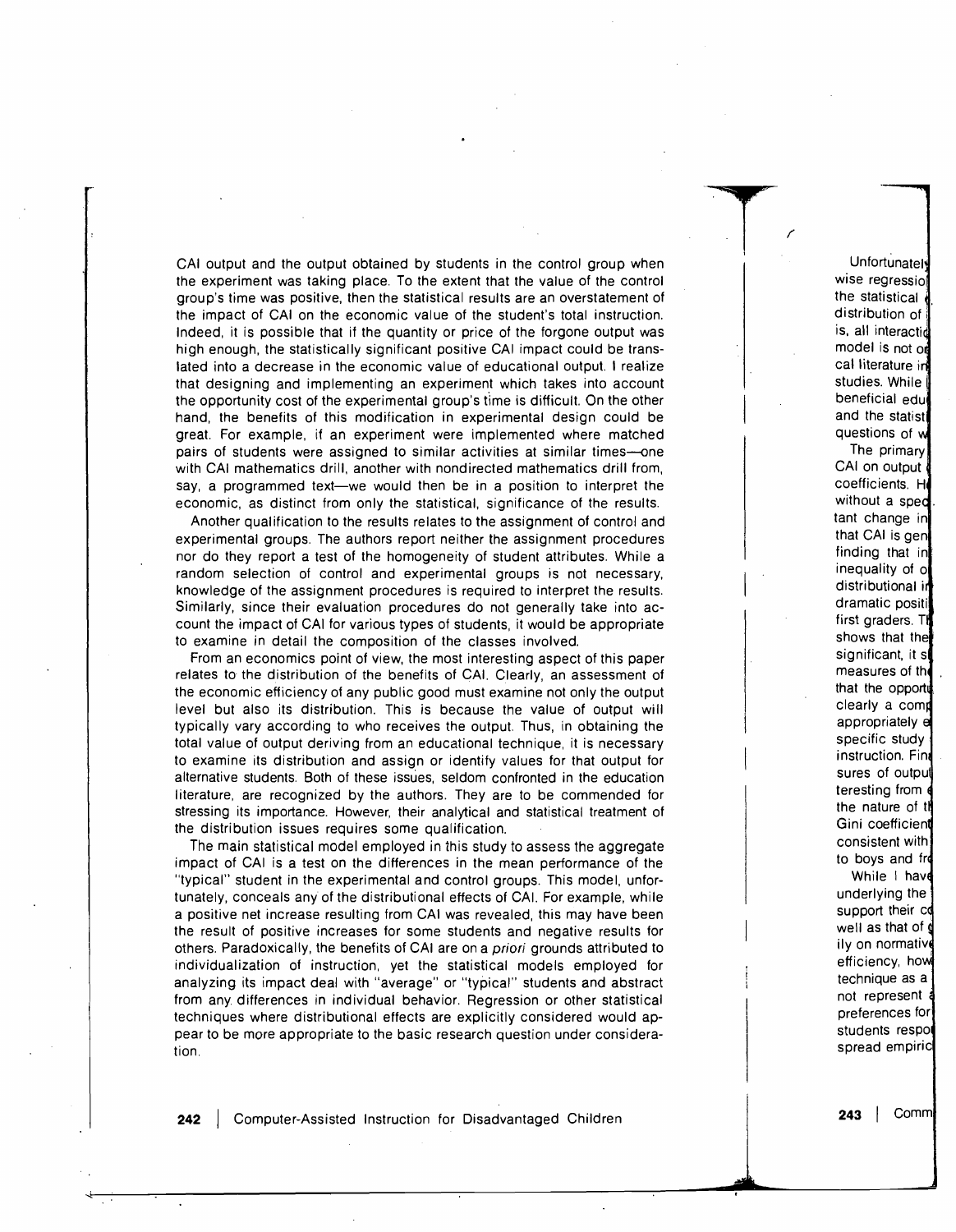Unfortunately, in the single instance where a regression was run—a stepwise regression for the computing course, the theoretical model underlying the statistical exercise was misspecified. The regression assumes that the distribution of educational achievement is invariant to the use of CAl—that is, all interaction terms between CAl and student attributes are omitted. This model is not only inconsistent with learning theory and a substantial empirical literature in education, but also with the results of the authors in previous studies. While I suspect that the authors do not believe that CAl is an equally beneficial educational technique for all students, the hypotheses they test and the statistical models they employ abstract from the key distributional questions of who gets how much and why.

The primary method employed by the authors to examine the impact of CAl on output distribution is familiar to economists: Lorenz curves and Gini coefficients. However, the results are somewhat difficult to interpret. First, without a specific norm, one cannot determine what constitutes an important change in the Gini coefficients. Second, while the authors conclude that CAl is generally egalitarian in output distribution, I am uneasy about the finding that in the Mississippi arithmetic experiment, CAl increased the inequality of output distribution in three out of six cases. Moreover, CAl's distributional impact was negative in the very instance where it had its most dramatic positive effect on aggregate student achievement—the Mississippi first graders. Third, even though a comparison of the CAl and control groups shows that the direction of change toward egalitarianism was statistically significant, it should be underscored that this result is specific to the output measures of the study—arithmetic drill skills and phonics. But if we assume that the opportunity cost to the students engaged in CAl was nonzero, then clearly a complete assessment of the distributional impact of CAl would appropriately employ more comprehensive output measures, including those specific study areas relevant to the control group during the period of CAl instruction. Finally, and most important, Gini coefficients and the other measures of output distribution employed in this study are not particularly interesting from either an educational or a policy point of view. They obscure the nature of the relevant redistribution taking place. For example, a zero Gini coefficient difference, given the results presented in this paper, is fully consistent with a simultaneous reallocation of educational benefits from girls to boys and from high achievers to low achievers.

While <sup>I</sup> have qualms regarding the statistical and theoretical analysis underlying the authors' examination of the distributional impact of CAl, I do support their concern with this issue. Their interest in output distribution, as well as that of government officials and the general public, is based primarily on normative grounds. As an economist interested in issues of economic efficiency, however, I am uneasy about promoting CAl or any educational technique as a means for redistributing output. Put differently, CAl may or may not represent an efficient technique for redistributing output, even given preferences for such a redistribution. For example, to the extent that different students respond differently to alternative production techniques—a widespread empirical finding in the education literature—then the most efficient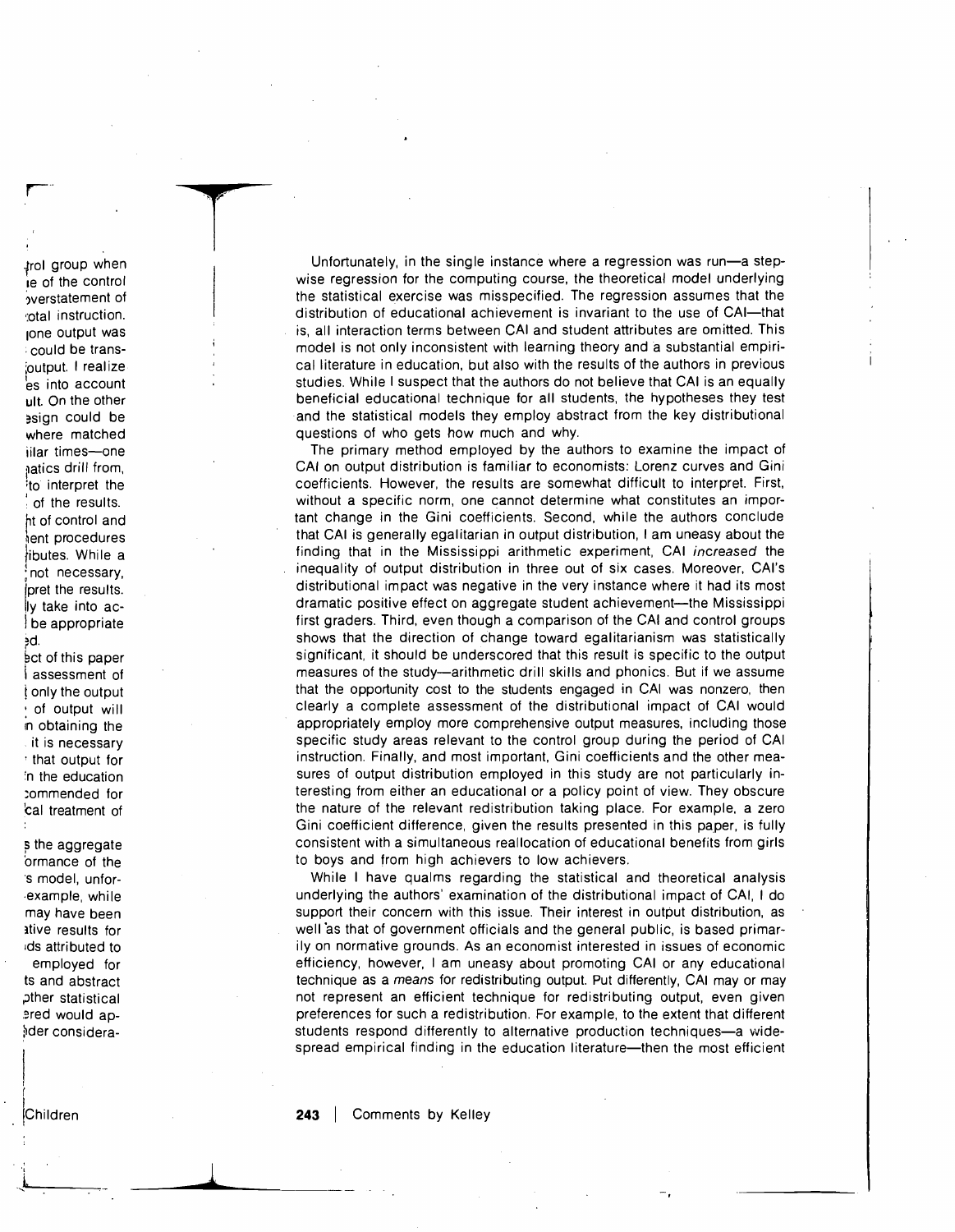redistribution procedure may be one which uses several different production techniques and allocates resources among them so as to maximize output subject to a distributional goal. CAI used mainly for compensatory subject to a distributional goal. CAI used mainly for compensatory<br>education, given the evidence provided, may in some settings be relatively<br>efficient both in terms of total output and its distribution. On the other hand, inefficient, even if CAI produces greater output and allocates this toward<br>bright youngsters who have been low achievers, if at the same time CAI<br>reallocates output from girls to boys (probably an unpopular outcome).<br>Again

Finally, a temporal dimension might also be employed in assessing the 'efficiency of output redistribution. While an educational technique may dis- one-half hours o tribute more output to low-achieving students, it is also relevant to identify whether this output so redistributed is retained. If, for example, retention rates are lower for low-achieving students, especially in areas such as recall and recognition where the CAI drill programs appear most effective, and if retained value-added is a primary objective in the education industr we must include in our distribution analysis not only normative judgments is but also long-run technological possibilities.

The shortest section of this study, and of my comments, applies to the cost analysis of CAI. The authors have examined the cost per student of *providing* the CAI curriculum to the classroom, i.e., computer and communicati installation, maintenance, and operation costs. Even though they focus on the rural school setting, <sup>I</sup> would suggest that their assumptions must be considered as generally providing a lower bound on CAI costs. While I shall not examine these costs in detail, I would urge the authors to examine and present a sensitivity analysis of the cost figures to alternative key assumptions. They assume, for example, that the terminals and central processing units are highly utilized, that floor space and rooms in schools devote costs of comparable compensatory-education programs ranging between \$200 and \$300. For at least two reasons, this comparison must be qualified. First, Kiesling's cost figures are more comprehensive than those applied to CAI. Second, Kiesling's cost function varies according to the amount of output produced. If, for the several reasons discussed above, we conclude that the CAl output estimates represent an upper bound on likely long-run production possibilities of this technique, then the appropriate Kiesling cost figures must be adjusted downward.

The paper concludes with an interesting discussion of the financial feasi-<br>bility of CAI in compensatory education. Recognizing that schools are un-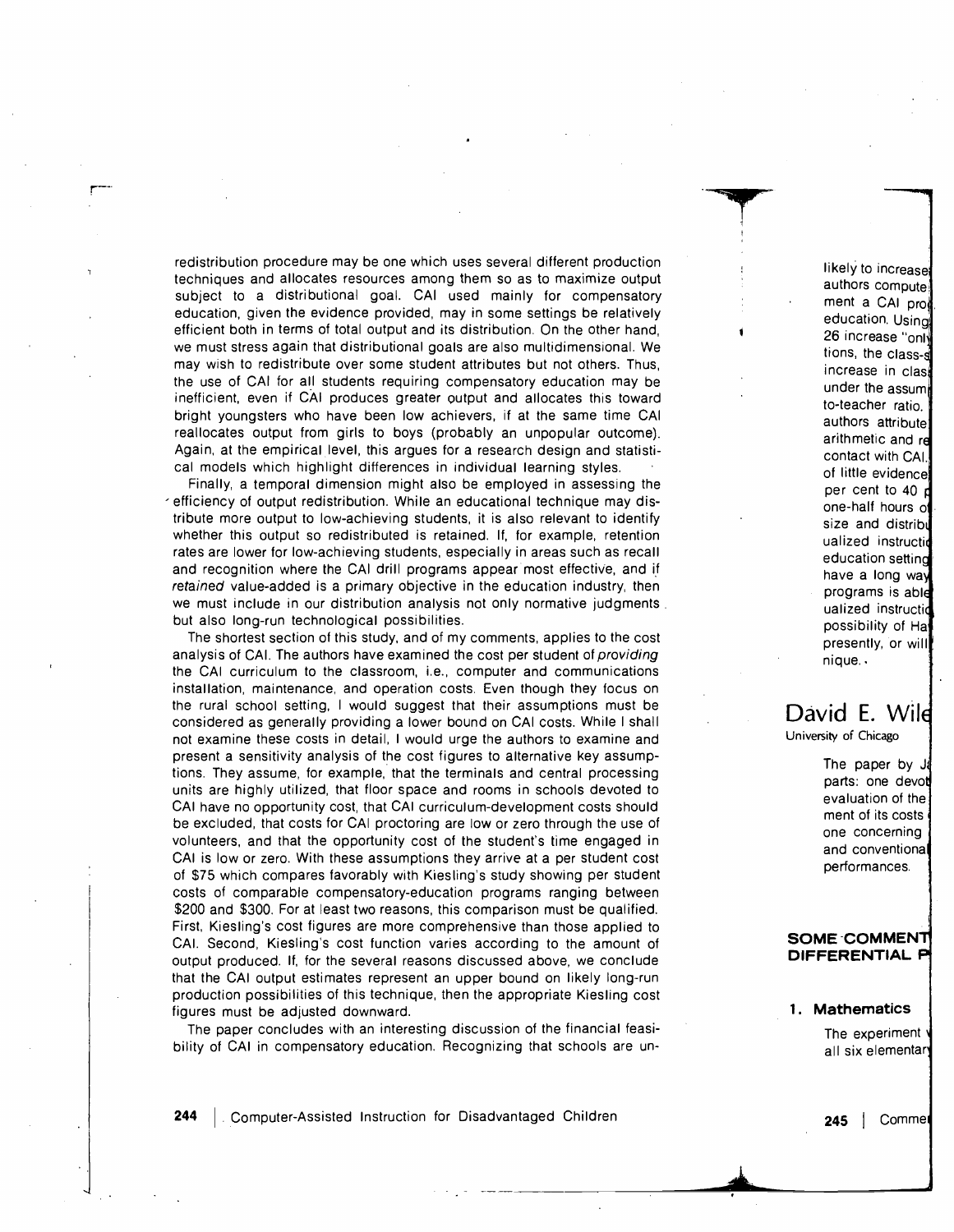likely to increase significantly their budgets for compensatory education, the authors compute the increase in the student-teacher ratio required to implement a CAl program without any increase in the total per pupil cost of education. Using their cost figure of \$75, they find that class sizes averaging 26 increase "only" 20 per cent. If overhead is included in their CAl calculations, the class-size increase would be 40 per cent. They conclude that an increase in class size would seem to be a "quite attractive reallocation" under the assumption that student performance is insensitive to the studentto-teacher ratio. The latter assumption is critical. On the one hand, the authors attribute to individualized instruction the impressive increase in arithmetic and reading skills provided by a short ten-to-twenty minute daily contact with CAl. On the other hand, they are willing to assume, on the basis of little evidence, that a reduction in individualized instruction through a 20 per cent to 40 per cent increase in class size for the remaining five and one-half hours of instruction per day will have a negligible impact on the size and distribution of educational output. If they are right that individualized instruction provided by small class sizes in the compensatoryeducation setting is unimportant—and this is a testable hypothesis—then we have a long way to go to explain why the brief exposure to the computer programs is able to bestow such significant achievements through individualized instruction. Short of such an explanation, and given the nagging possibility of Hawthorne effects, we must defer our conclusion that CAl is presently, or will be in the future, an economically viable production technique.

## David E. Wiley

#### University of Chicago

The paper by Jamison, Fletcher, Suppes, and Atkinson has three major parts: one devoted to a description of the technology, the second to an evaluation of the performance of this technology, and the last, to an assessment of its costs of application. The second section is divided into two parts; one concerning differences in level of performance for computer-assisted and conventional instruction; and the other, differences in the distribution of performances,

## SOME COMMENTS ON THE ASSESSMENT OF DIFFERENTIAL PERFORMANCE

#### 1. Mathematics

The experiment was performed in two states (California and Mississippi) in all six elementary grades. In Mississippi, twelve schools were used (8, 3, 1);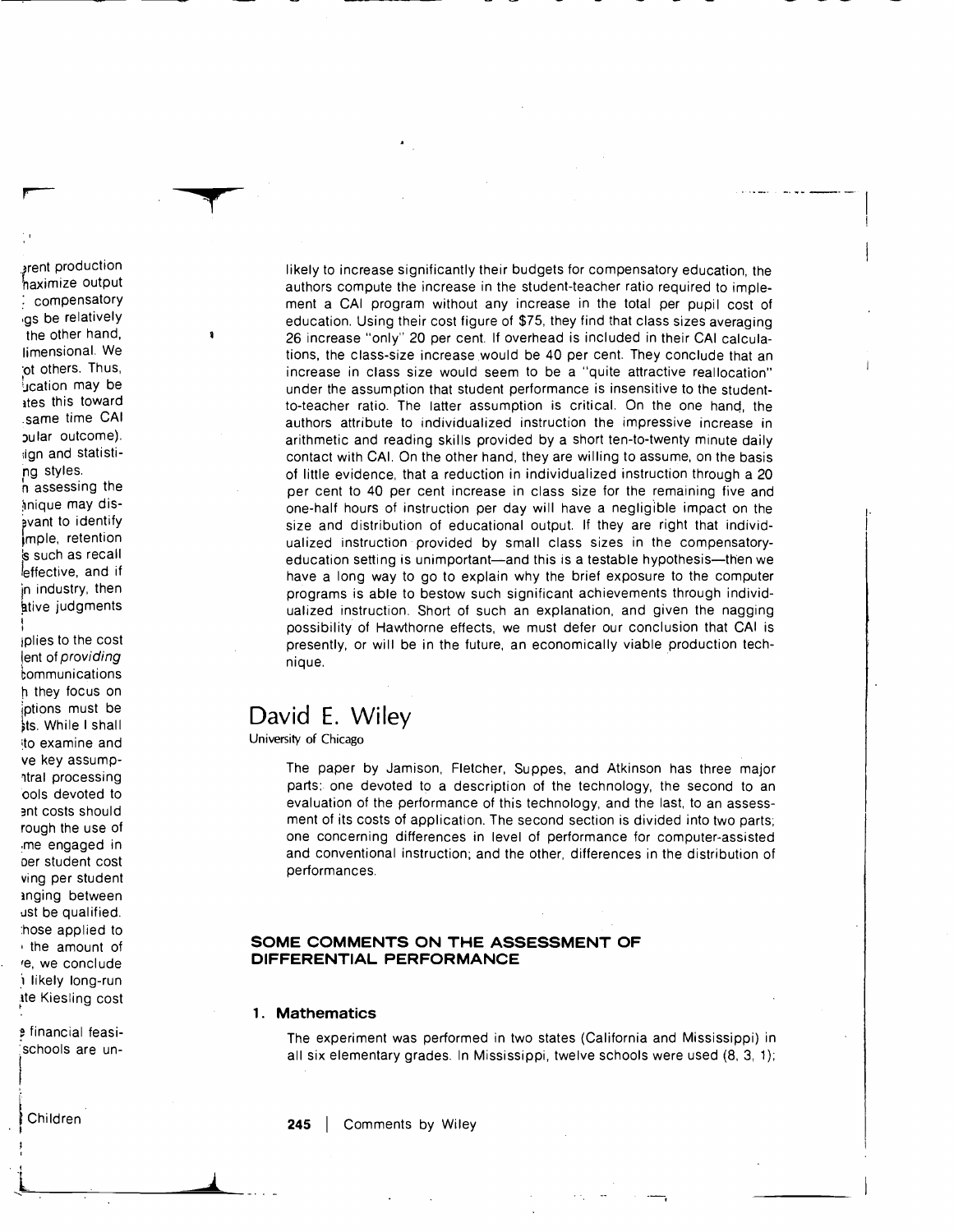while in California, 7 were used (2, 2, 3). The gain in grade equivalents for each treatment was compared for all six grades in both California and Mississippi. Because the assignment of treatments to schools was not random, and because the process of student selection for participation in CAl in a school is not clear, some care must be taken in the interpretation of the results. The assignment and selection process has seemingly produced some differences in the previous performances of the CAl and conventional groups. The use of gain scores (in grade equivalent units) was an attempt to eliminate some of these initial differences and to increase the sensitivity of the hypothesis test. The appropriate question relates to differences between the conditional distributions of final performance for various levels of initial performance. The gain score analysis assumes that the mean of the conditional distribution is a linear function of initial status and that the slope of the regression line is one. Both assumptions seem unreasonable for these data. The authors note that the gains in Mississippi were greater than those in California. They suggest that gains may be greater for CAl when pupils are below grade level. This would imply a nonlinear relation. Also, the way in which the CAl treatments allocate resources to pupils (more resources are allocated to slow learners in an attempt to achieve more equal outcomes) would presumably make the relation between initial and final performance smaller than for conventional instruction. The metric problem is also rather bothersome. It is not clear that equal amounts of instructional effort will produce equal amounts of gain in grade-equivalent units. This problem is distinct from the one mentioned above, since the treatments are not scaled in resource or effort units. Also the grade equivalents are based on typical performances of individuals in various grades and do not represent equal amounts of learning. Finally, the utility of various final performances would presumably vary, depending on the objectives of instruction. The problem of measurement error is also crucial for an appropriate treatment of this problem.

 $\vert$ 

#### 2. Reading

j

j.  $\mathbf{I}$  The reading study used matched pairs of individuals, one of whom had received CAl; and the other, conventional instruction. Since the CAl pupils came from two schools and the conventional pupils came from two different schools, if the school averages are different, the measurement errors in the initial performance levels have different biases for each member of the pair. Since the measurement errors are large for these achievement tests, large differences in school means could produce very different results when the errors in these variables are taken into account.

#### 3. Computer Programming

The interesting thing about the results for computer programming is the discrepancy between the results based on the gain scores and those based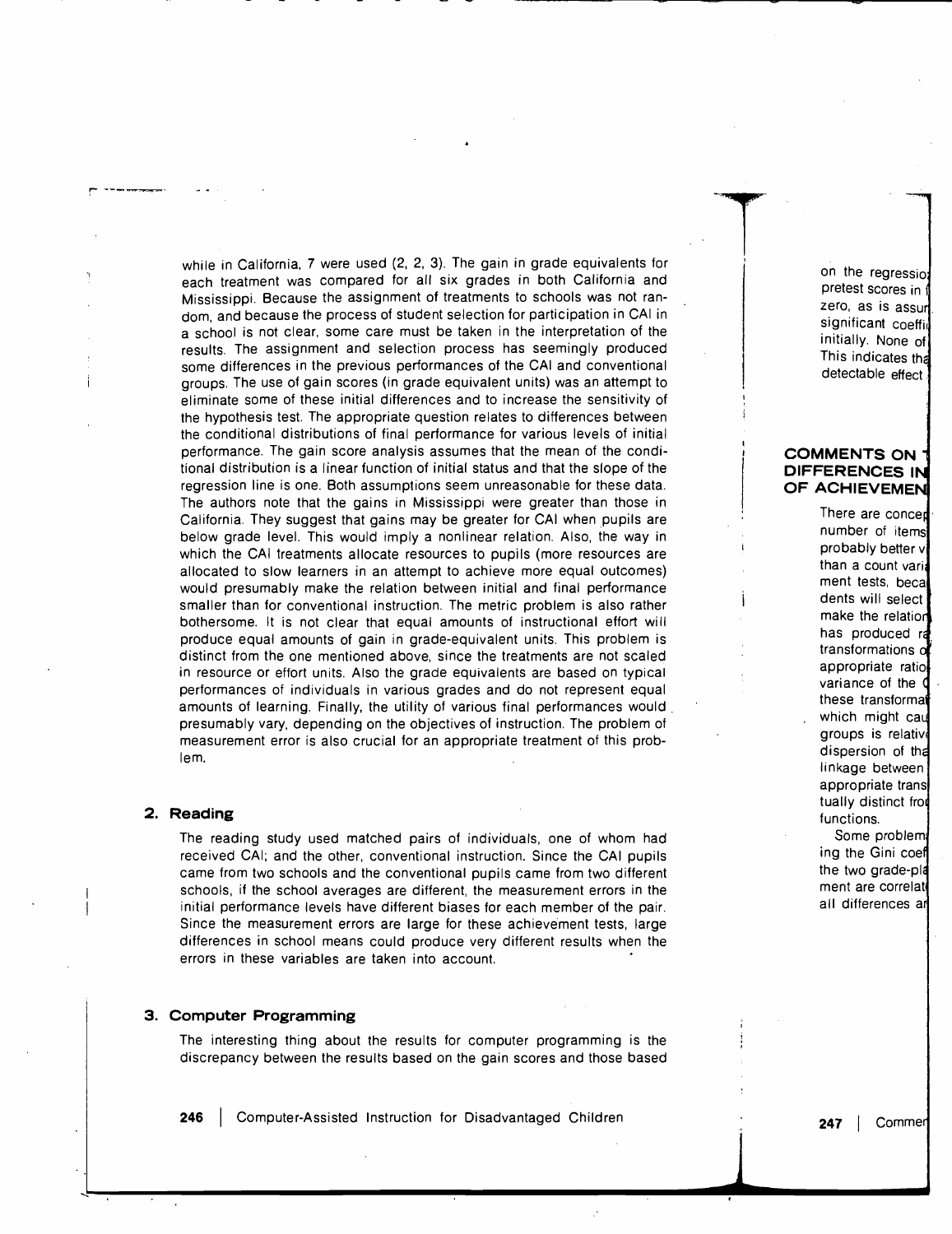on the regression analysis. The regression coefficient for the sum of the pretest scores in the gain analysis is  $-.26$  with a standard error of .14, and not zero, as is assumed in the original analysis. Also the verbal score has a significant coefficient indicating that the groups differed in verbal ability initially. None of the other coefficients is significantly different from zero. This indicates that when initial differences are taken into account there is no detectable effect of CAI (coefficient is  $-.99$  with a standard error of .96).

## COMMENTS ON THE ANALYSIS OF DIFFERENCES IN THE DISTRIBUTION OF ACHIEVEMENT

There are conceptual problems in using test scores as quantities. The total number of items on a test is fixed in any application and the score is probably better viewed as equivalent to the proportion of items correct rather than a count variable. This is especially true in using standardized achievement tests, because the items are selected so that about half the respondents will select the correct alternative for each item. These characteristics make the relations among test scores nonlinear. Recent work in test theory has produced rather strong models for test scores, which indicate that transformations of raw scores are necessary to produce variables that have appropriate ratio scale properties. It would be useful to explore the invariance of the Gini coefficients and the Atkinson models with respect to these transformations. The raw test-score metric has some characteristics which might cause some problems with the causal memory that of the conservations and the relations are appropriate ratio scale properties. It would be useful to explore the invariance of the Gini coefficients and the Atkin groups is relatively close in average value to the ceiling of the test, the dispersion of that group must be less than that of the other group. This linkage between mean level and dispersion may often be removed by an appropriate transformation. These problems are related to, but are conceptually distinct from, problems of invariance with respect to classes of utility functions.

Some problems exist with respect to the sign tests performed in comparing the Gini coefficients for CAl and conventional instruction. In Table 111-8 the two grade-placement differences for the computer programming experiment are correlated. This violates the assumptions of the sign test. Note that all differences are correlated in Table 111-9.